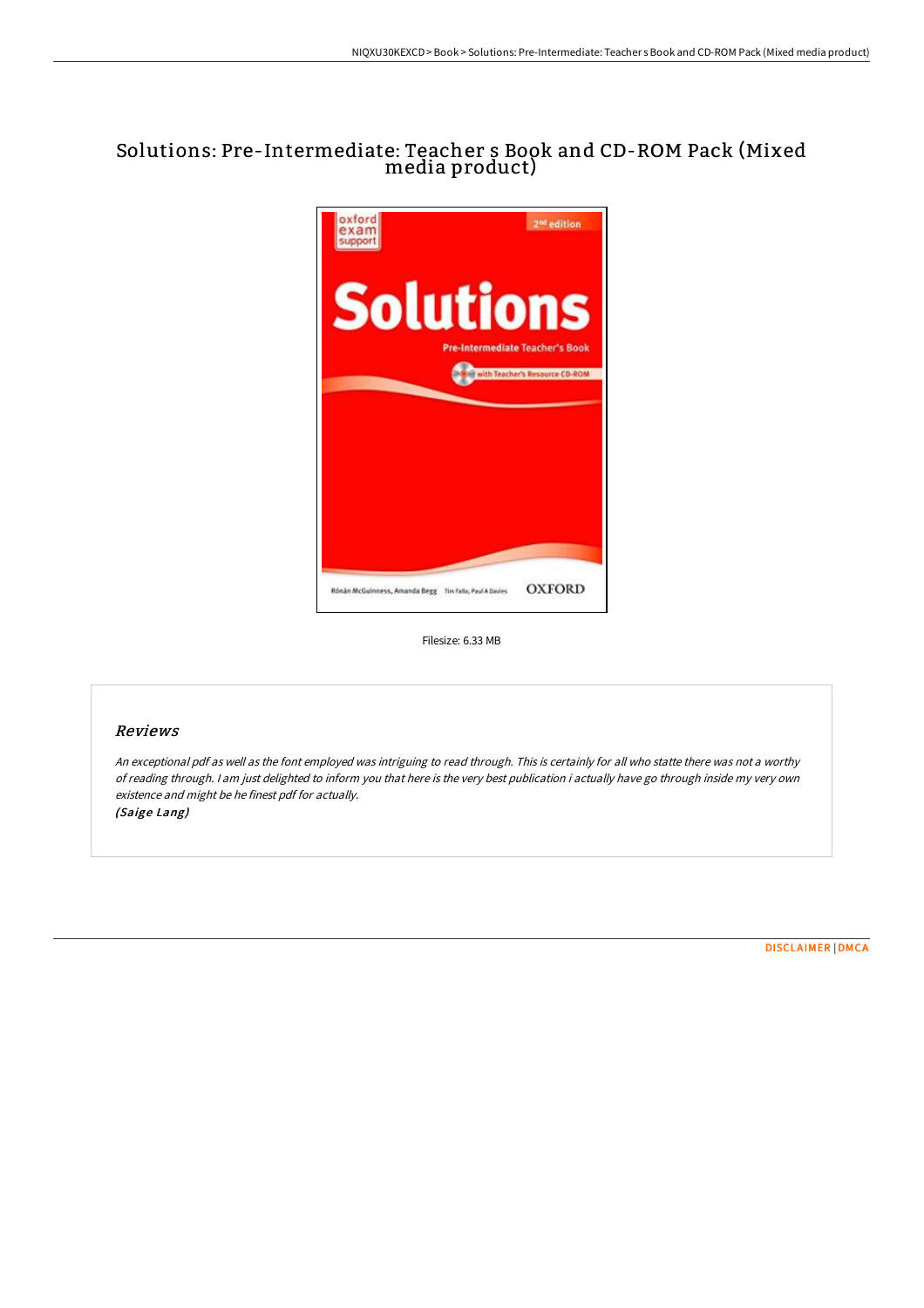## SOLUTIONS: PRE-INTERMEDIATE: TEACHER S BOOK AND CD-ROM PACK (MIXED MEDIA PRODUCT)



To read Solutions: Pre-Intermediate: Teacher s Book and CD-ROM Pack (Mixed media product) eBook, you should refer to the hyperlink beneath and save the document or have accessibility to other information that are have conjunction with SOLUTIONS: PRE-INTERMEDIATE: TEACHER S BOOK AND CD-ROM PACK (MIXED MEDIA PRODUCT) book.

Oxford University Press, United Kingdom, 2012. Mixed media product. Book Condition: New. 2nd Revised edition. 294 x 210 mm. Language: German,English . Brand New Book. This is part of a five-level general English course for 14-19 year-olds, who are also preparing for the schoolleaving exam.